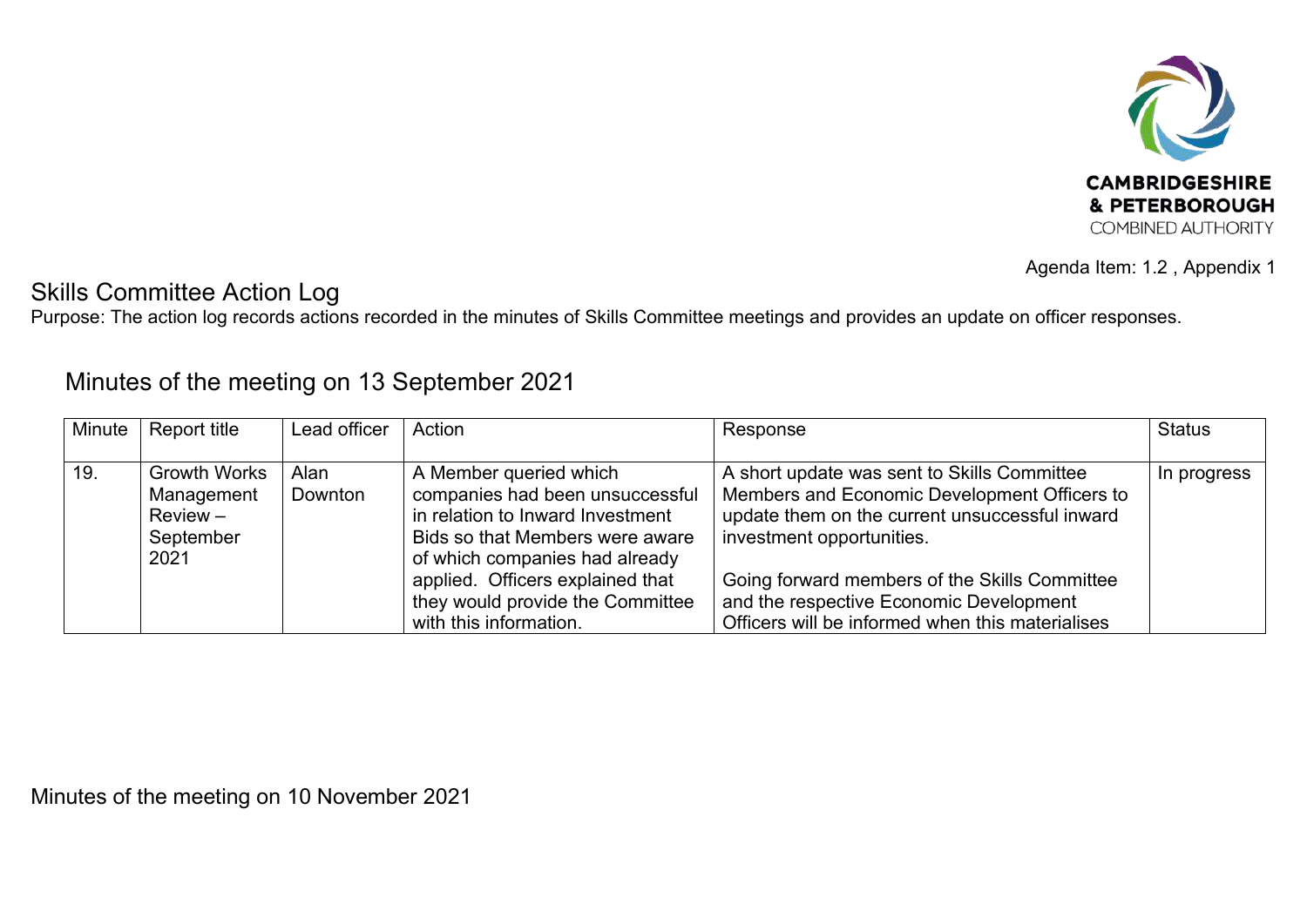| Minute | Report title                                                                                | Lead officer                 | Action                                                                                                                                                                                                                                    | Response                                                                                                                                                                                                                                                                                                                                                                                                                                                                                                                                                                                                                                                                                                                                                                                                                                                                                                                                                                                                                                                                                                                                                                                                           | <b>Status</b> |
|--------|---------------------------------------------------------------------------------------------|------------------------------|-------------------------------------------------------------------------------------------------------------------------------------------------------------------------------------------------------------------------------------------|--------------------------------------------------------------------------------------------------------------------------------------------------------------------------------------------------------------------------------------------------------------------------------------------------------------------------------------------------------------------------------------------------------------------------------------------------------------------------------------------------------------------------------------------------------------------------------------------------------------------------------------------------------------------------------------------------------------------------------------------------------------------------------------------------------------------------------------------------------------------------------------------------------------------------------------------------------------------------------------------------------------------------------------------------------------------------------------------------------------------------------------------------------------------------------------------------------------------|---------------|
| 32.    | Adult<br>Education<br>Budget -<br>Commissioning<br>Statement and<br>Approach for<br>2022/23 | Parminder<br>Singh<br>Garcha | Members queried the new<br>commissioning approach in relation<br>to schools no longer being part of<br>the process and how this might<br>work out. Officers committed to<br>feeding back to Committee on this<br>matter.                  | Eligibility for AEB is for the 19+ age group, except<br>for Family Learning. Additionally, schools continue<br>to participate and benefit from our devolved AEB<br>funded activity in the following ways:<br>Training for school support staff is funded<br>by AEB (Teaching Assistants, Learning<br>Mentors, School Councillors, Catering staff,<br>Facilities etc).<br>Some further CPD for the education<br>workforce has also been funded by AEB,<br>such as mental health and SEND<br>awareness<br>Family Learning is currently funded through City<br>College Peterborough (CCP) and Cambridgeshire<br>Skills.<br>CCP report that they have worked with over 60<br>different Primary and Secondary Schools over the<br>past four years. However, schools have been<br>reluctant, post-lock-down to engage in Family<br>Learning delivery on site. Discussions are ongoing<br>with partner schools and they look forward to<br>resuming.<br><b>Cambridgeshire Skills report that they are</b><br>working with Village Colleges, schools and<br>academies. They have courses running at eight<br>schools and are in negotiations for a further four<br>schools for family learning courses in the new<br>year. | Complete      |
| 33.    | Community<br><b>Renewal Fund</b><br>Update                                                  | <b>Fliss Miller</b>          | Members requested that the<br>information on both projects be<br>circulated quickly to Members.<br>The Director of Business and Skills<br>stated that the briefing would be<br>circulated to the Committee<br>straight after the meeting. | To be circulated w/c 6/12/2021                                                                                                                                                                                                                                                                                                                                                                                                                                                                                                                                                                                                                                                                                                                                                                                                                                                                                                                                                                                                                                                                                                                                                                                     | In progress   |